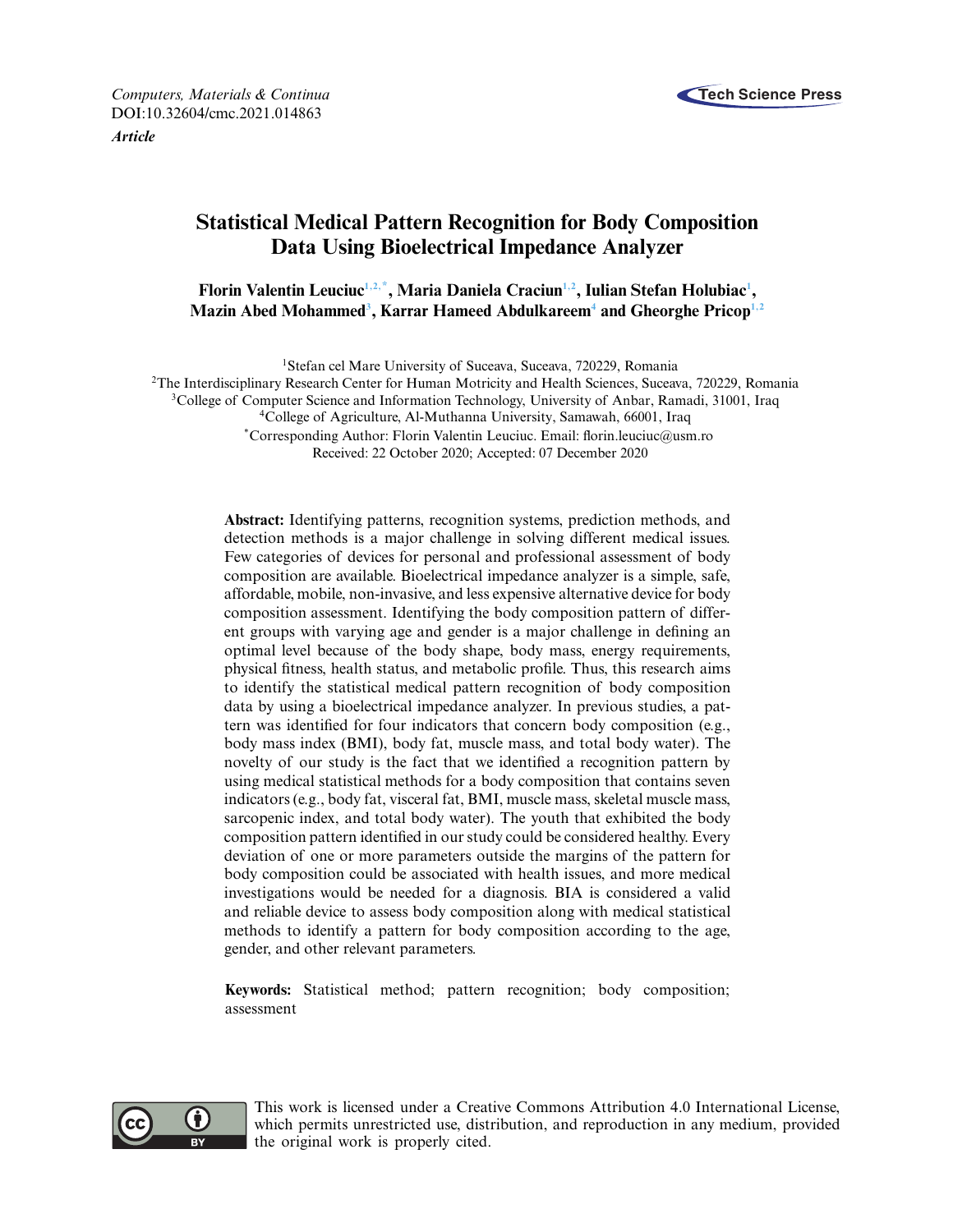## **1 Introduction**

In recent years, people became more interested in assessing and diagnosing their health status. Nowadays, many medical devices are available, thereby allowing the assessment and screening of one's health. Identifying patterns, recognition systems [\[1\]](#page-13-0), prediction methods [\[2](#page-13-1)], detection methods [\[3](#page-13-2)[–6\]](#page-14-0), and benchmark methods [\[7\]](#page-14-1) to solve different medical issues is a major challenge [\[8](#page-14-2)[,9\]](#page-14-3). For body composition there are few categories of devices for personal and professional assessment: dual-energy X-ray absorptiometry (DXA), magnetic resonance imaging (MRI), and bioelectrical impedance analyzer (BIA).

DXA is used to assess the bone mineral density and body composition. The body measurement must be taken by a licensed radiological technician, and a complete scan lasts for 5 minutes  $[10-12]$  $[10-12]$ . MRI is a non-invasive technology that produces three-dimensional (3D) images for soft body tissues. This technology does not use ionizing radiation and allows the detection of changes in the protons found in the water of the human body. Special software processes the image pixels. MRI is considered a reference method for body composition assessment along with DXA [\[12](#page-14-5)[–14\]](#page-14-6).

BIA is considered a valid method for the assessment of body composition, and its reliability could be influenced by several factors, such as device, operator, subject, and environment [\[15\]](#page-14-7). Furthermore, it is a simpler, safer, more affordable, mobile, non-invasive, and less expensive alternative than other devices or methods used for body composition assessment [\[16](#page-14-8)]. BIA allows the selection of standard or athletic mode, gender, age, and height. Nevertheless, statistically significant differences are observed among BIAs because of calibration, different electric current frequencies, and different numbers of electrodes [\[12](#page-14-5)[,17](#page-14-9)].

The novelty of this research is that we will determine the pattern recognition for body composition data by using BIA and statistical medical methods for at least seven parameters (e.g., body fat, visceral fat, body mass index (BMI), muscle mass, skeletal muscle mass, sarcopenic index, and total body water). The medical technology evolves rapidly, and new functions are available for use. However, each person is unique because although their age, height, and weight are the same, their body shapes, body composition, energy requirements, physical fitness, health status, and metabolic profiles are different. Establishing a pattern for body composition related to the age and gender is necessary.

A synaptic overview of the different devices used to assess the body composition in the analyzed studies is presented in [Tab. 1.](#page-1-0)

| Authors                 | Device                 | Collected data                                                             | <b>Statistics</b>     |  |  |
|-------------------------|------------------------|----------------------------------------------------------------------------|-----------------------|--|--|
| Matias<br>et al. $[18]$ | Tanita MC-180MA        | Total body water (TBW)<br>Extracellular (ECW)<br>Intracellular water (ICW) | Bland-Altman analysis |  |  |
| Vasold<br>et al. $[19]$ | RJL, Omron, and Tanita | Fat-free mass                                                              | Pearson correlation   |  |  |
| Isaev<br>et al. $[20]$  | Tanita BC-418AA        | Muscle mass<br>Fat mass<br><b>BMI</b>                                      | Analysis of variance  |  |  |

<span id="page-1-0"></span>**Table 1:** Previous studies that used devices to assess body composition

(Continued)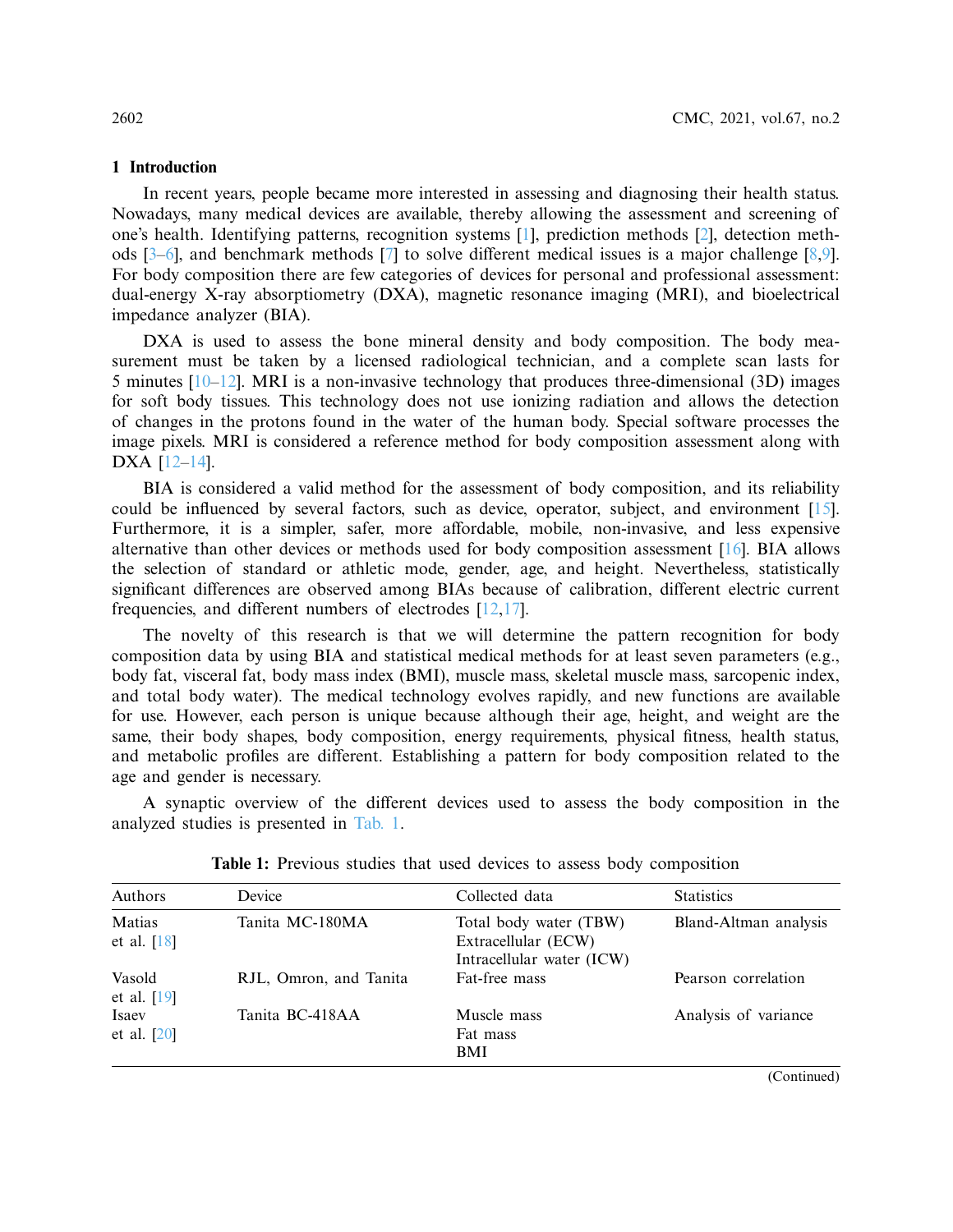| Authors                                | Device                                                                                                                                | Collected data                                                                                            | <b>Statistics</b>                                                 |
|----------------------------------------|---------------------------------------------------------------------------------------------------------------------------------------|-----------------------------------------------------------------------------------------------------------|-------------------------------------------------------------------|
| Ciplak<br>et al. $[21]$                | Tanita BC-418                                                                                                                         | Body weight<br>Body Mass Index (BMI)<br>Body fat                                                          | Pearson correlation                                               |
| Guedes<br>et al. [22]                  | Tanita MC-980U<br>InBody 770 whole-body<br>spectral techniques<br>(Xitron 4200)                                                       | Fat-free mass (FFM)<br>Fat mass (FM)<br>Body fat percentage $(BF\%)$                                      | Pearson correlation<br>Bland-Altman's analysis                    |
| Siddiqui<br>et al. [23]                | Tanita MC-180MA                                                                                                                       | Total fat<br>Visceral fat<br>Muscle mass<br>BMI                                                           | Regression                                                        |
| Verney<br>et al. $[11]$                | Dual-energy X-ray<br>absorptiometry<br>$(DXA)$ -QDR4500A<br>scanner<br>Tanita MC780                                                   | Fat Mass<br>Fat-Free Mass                                                                                 | Intra-class correlation<br>coefficient<br><b>Bland and Altman</b> |
| Kutac and<br>Kopecky [17]              | Tanita 418 MA,<br>InBody 720<br>InBody R20 and Omron<br><b>BF 300</b>                                                                 | Total body water (TBW)<br>Body fat                                                                        | Pearson correlation<br>Bland-Altman's analysis                    |
| Wang<br>et al. $[12]$                  | HBF 359 (Omron), BC<br>532 (Tanita), standard dual<br>energy X-ray<br>absorptiometry (DXA) and<br>magnetic resonance<br>imaging (MRI) | Body fat percentage (BF)<br>Skeletal muscle mass<br>percentage (or fat-free<br>mass)<br>Visceral fat (VF) | Intraclass correlation<br>analysis<br>Paired t-test               |
| Dixon and<br>Andreacci <sup>[24]</sup> | Tanita TBF-300A and<br>Tanita BC-418                                                                                                  | Body fat                                                                                                  | $Mean \pm SD$<br>Analysis of variance                             |
| Demura<br>et al. $[25]$                | Tanita BC-118<br>Dual-energy X-ray<br>absorptiometry (DXA)                                                                            | Percent total body fat<br>$(\%$ TBF)<br>Percent segmental fat<br>$(\%$ SF)                                | Intra-class correlation                                           |
| Cable<br>et al. $[26]$                 | Tanita body fat analyzer,<br><b>TBF 105</b>                                                                                           | Body mass index<br>Body fat<br>Fat-free Mass                                                              | <b>Bland-Altman</b>                                               |

**Table 1:** Continued

Many of the previously analyzed studies used Pearson correlation and Bland–Altman analysis, but some of them used the analysis of variance (ANOVA) and paired t-test [\[12](#page-14-5)[,20](#page-14-12)[,24\]](#page-15-3).

The statistical expression for ANOVA is:

$$
SST: \sum_{i=1}^{m} \sum_{j=1}^{n} (X_{ij} - \overline{X}_{..})^2
$$
  
\n
$$
SSE = \sum_{i=1}^{m} \sum_{j=1}^{n} (X_{ij} - \overline{X}_{i.})^2
$$
\n(1)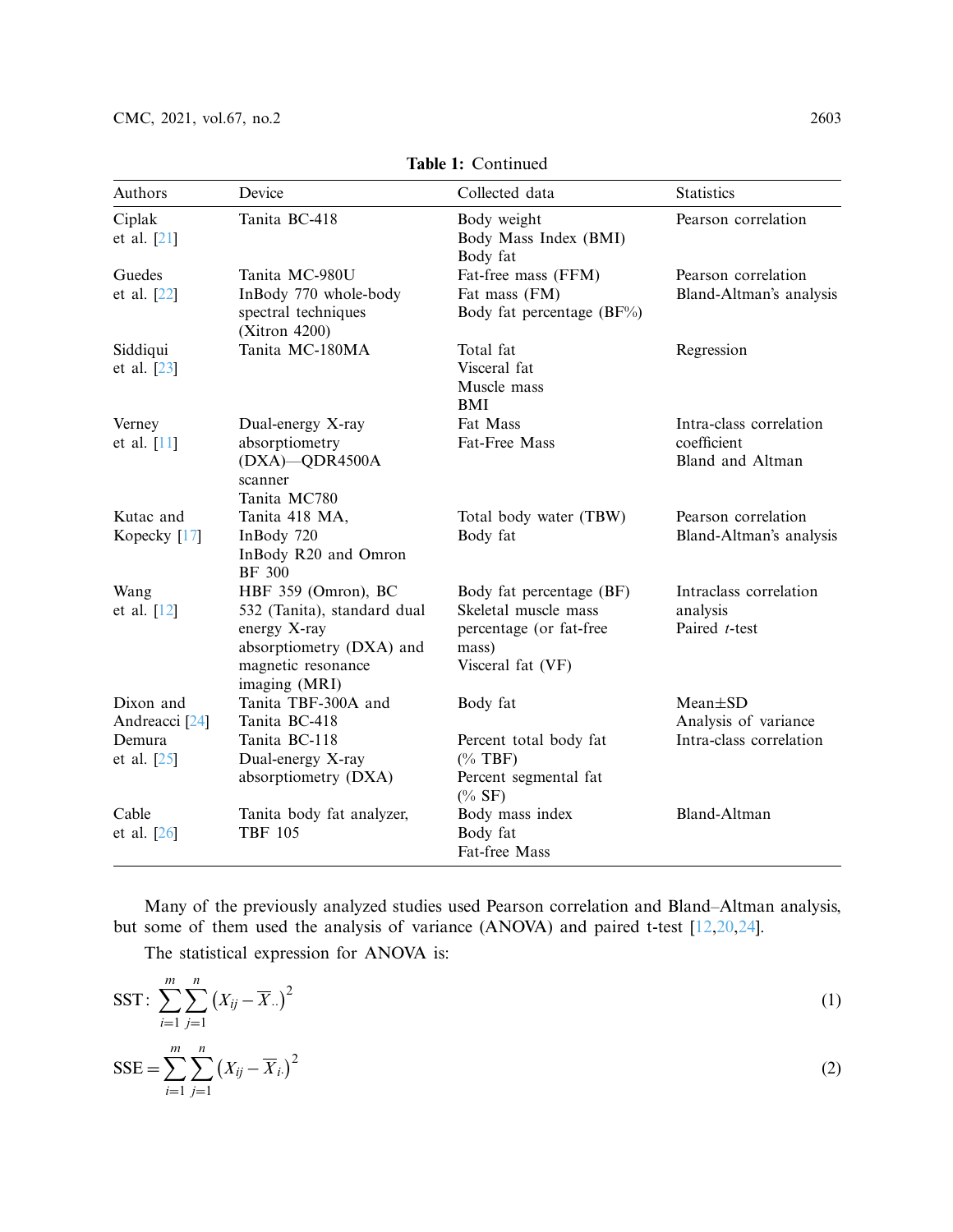2604 CMC, 2021, vol.67, no.2

$$
SS(\text{Tr}) = n \sum_{i=1}^{m} (\overline{X}_{i \cdot} - \overline{X}_{\cdot \cdot})^2
$$
 (3)

$$
\sum_{i=1}^{m} \sum_{j=1}^{n} (X_{ij} - \overline{X}_{..})^2 = \sum_{i=1}^{m} \sum_{j=1}^{n} (X_{ij} - \overline{X}_{i.})^2 + n \sum_{i=1}^{m} (\overline{X}_{i.} - \overline{X}_{..})^2
$$
(4)

SST—Sum of Squares – Total SSE—Sum of Squares – Error SS(Tr)—Sum of Squares − Treatment/case m—Number of samples n—Total size of all the samples.

Finally, with previous data, determining the value of F is possible:

$$
F = \frac{SS (Tr)/(m-1)}{SSE/(m (n-1))} \triangleq \frac{MS (Tr)}{MSE} \sim F[m-1, m (n-1)].
$$
\n(5)

MS—Mean square.

A synthetic view for all this operation to determine F by using analysis of variance (ANOVA) is shown in [Tab. 2.](#page-3-0)

| Source                     | Sum of squares (SS) Df Mean square (MS) |                       |                                            | F |
|----------------------------|-----------------------------------------|-----------------------|--------------------------------------------|---|
| Between<br>Within<br>Total | $SS_{tr}$<br>$SS_{\rm e}$<br>$SS_{t}$   | $\rm D f_e$<br>$Df_t$ | $Df_{tr}$ MS <sub>tr</sub><br>$MS_{\rm e}$ | F |

<span id="page-3-0"></span>**Table 2:** Summary table of one-way ANOVA

The statistical significance of at least  $p < 0.05$  is required for ANOVA and paired t-test according to the number of cases/subjects.

The paired t-test statistic value is calculated by using the following formula:

$$
t = \frac{m}{s/\sqrt{n}}
$$

m—Mean differences

n—Sample size

s—Standard deviation.

Also, these studies allow us to identify a pattern because analyzed data concerning body composition are presented in [Tab. 3.](#page-4-0)

According to the data from other studies, we identified the patterns for youth by using the statistical data for body composition in [Tab. 4.](#page-5-0)

Identifying the body composition pattern of individuals with different age and gender is a major challenge in defining an optimal level because of the differences in their body shape, body mass, energy requirements, physical fitness, health status, and metabolic profile. These patterns allow the identification of possible health issues or disorders very easily and encourage people to have a healthy lifestyle along with a very good quality of life.

(6)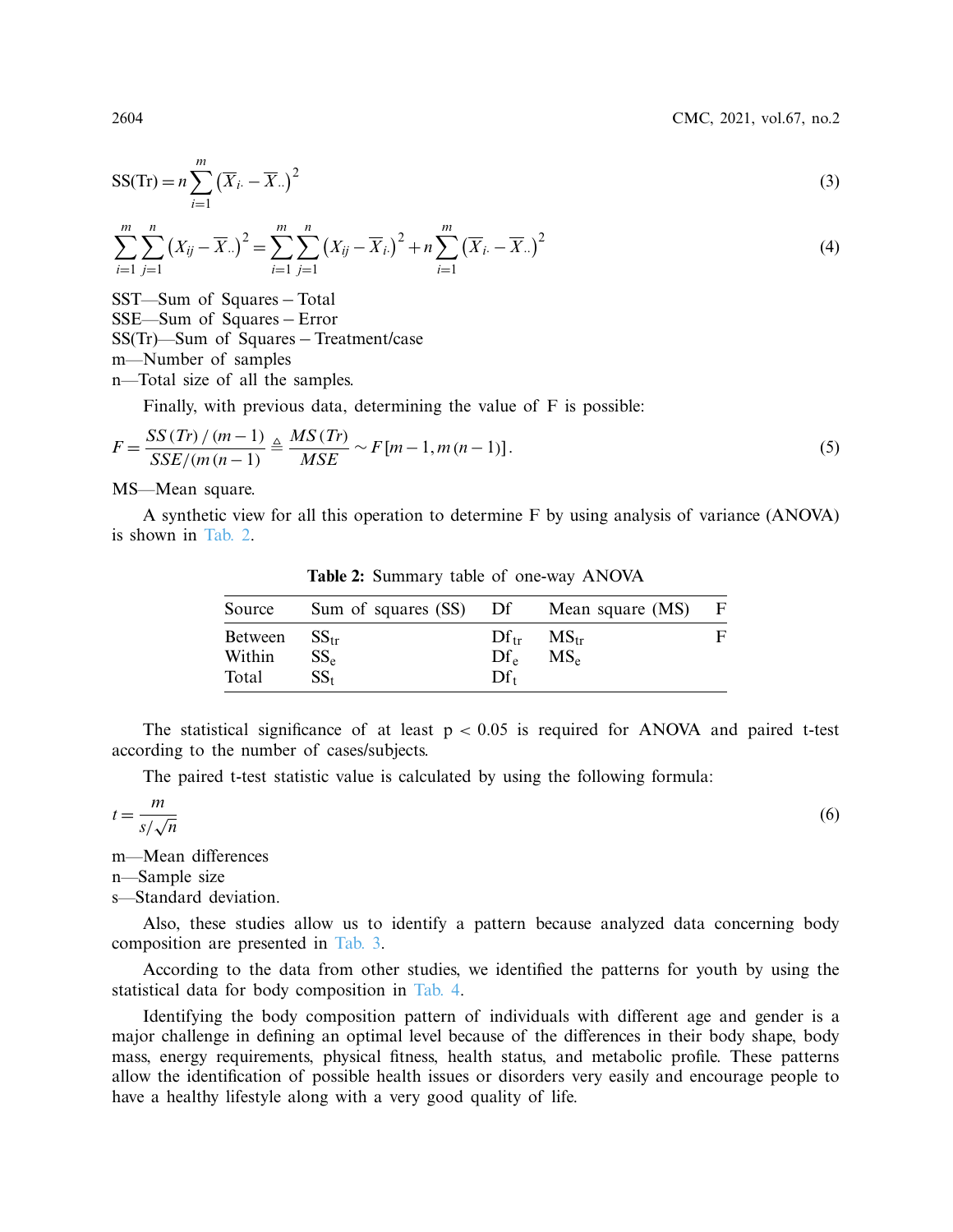Studies on different age categories with various numbers of subjects and genders were identified by reviewing literature concerning the topic, and their components were analyzed using different kinds of devices for body mass composition. For youth, we identified a pattern for four body composition parameters in previous studies. By using a BIA device and statistical medical methods, we aim to establish a pattern for body composition for youth that comprises more parameters to identify the healthy profile particular for that age.

| Authors                   | Collected data                                   | Age, gender          |
|---------------------------|--------------------------------------------------|----------------------|
| Matias                    | Total body water (TBW)-3.1-5.1 kg                | $18.5 \pm 4.1$ years |
| et al. $[18]$             | Extracellular (ECW)-5.0-2.3 kg                   | 17 males             |
|                           | Intracellular water (ICW)-2.5-9.6 kg             | 19 females           |
| Vasold                    | Fat-free mass males—75.6 $\pm$ 9.4 kg            | $19.1 \pm 1.2$ years |
| et al. [19]               | Fat-free mass males—59.8 $\pm$ 7.6 kg            | 31 males             |
|                           |                                                  | 46 females           |
| Isaev et al. $[20]$       | Muscle mass-52.4%-58.9%                          | $14-17$ years        |
|                           | Fat mass— $9\%$ -10.2%                           | 15 males             |
|                           | BMI-25.64                                        |                      |
| Ciplak                    | Body weight $-65.6 \pm 7.9$ kg                   | $15-17$ years        |
| et al. $[21]$             | Body Mass Index (BMI)-21.4 $\pm$ 2.3             | 103 females          |
|                           | Body fat $-22.9 \pm 3.6\%$                       |                      |
| Guedes                    | Fat-free mass (FFM)-0.98-1.69 kg                 | $18-28$ years        |
| et al. [22]               | Fat mass (FM)-1.91-3.93 kg                       | 117 subjects         |
|                           | Body fat percentage (BF%)—3.86%-5.28%            |                      |
|                           | Limits of agreement                              |                      |
| Siddiqui                  | Males                                            | $17-24$ years        |
| et al. [23]               | $BMI - 22.80 \pm 3.83$                           | 32 males             |
|                           | Total fat—22.03 $\pm$ 6.33%                      | 53 females           |
|                           | Visceral fat $-5.91 \pm 3.78\%$                  |                      |
|                           | Muscle mass—74.05 $\pm$ 6.23%                    |                      |
|                           | Females                                          |                      |
|                           | $BMI - 22.38 \pm 5.05$                           |                      |
|                           | Total fat $-32.17 \pm 9.03\%$                    |                      |
|                           | Visceral fat $-4.54 \pm 4.11\%$                  |                      |
|                           | Muscle mass $-63.46 \pm 8.72\%$                  |                      |
| Verney                    | Fat mass males— $14.3 \pm 3.2$ kg                | $22.7 \pm 3.5$ years |
| et al. [11]               | Fat mass females $-23.7 \pm 5.5$ kg              | 36 males             |
|                           | Fat-free mass males— $60.9 \pm 8.2$ kg           | 35 females           |
|                           | Fat-free mass females—44.1 $\pm$ 5.22 kg         |                      |
| Kutac and                 | Males                                            | 70 males             |
| Kopecky <sup>[17]</sup>   | Total body water (TBW)—65.6 ± 3.0%/49.3 ± 4.8 kg | $20.2 \pm 1.1$ years |
|                           | Body fat— $10.6 \pm 4.0\%/8.0 \pm 3.4$ kg        | 55 females           |
|                           | Females                                          | $19.8 \pm 1.2$ years |
|                           | Total body water (TBW)—55.2 ± 2.9%/33.1 ± 3.7%   |                      |
|                           | Body fat—23.6 ± 5.1%/14 ± 3.5 kg                 |                      |
| Dixon and                 | Body fat females $-25.5 \pm 7.3\%$               | 52 females           |
| Andreacci <sup>[24]</sup> | Body fat males— $18.8 \pm 7.9\%$                 | 40 males             |
| Cable                     | Body mass index— $26 \pm 4$                      | $39 \pm 11.68$ years |
| et al. [26]               | Body fat— $18.1 \pm 8.9\%$                       |                      |
|                           | Fat-free mass—66.2 $\pm$ 7.7 kg                  |                      |

<span id="page-4-0"></span>**Table 3:** Patterns for body composition identified by analyzing other studies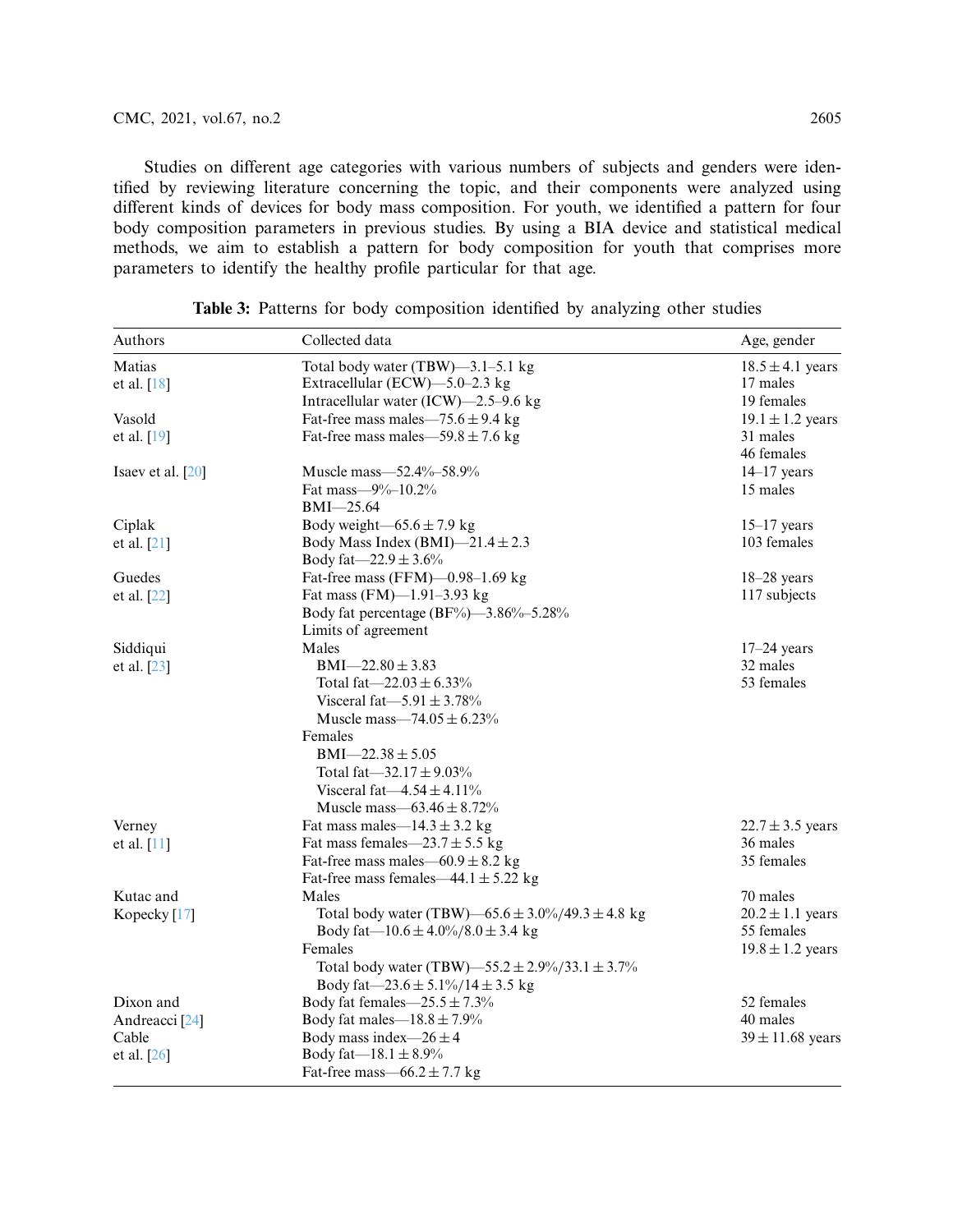| Body composition parameters        | Males         | Females       |
|------------------------------------|---------------|---------------|
| Body mass index                    | $19 - 26.6$   | $17.3 - 27.4$ |
| Body fat $(\% )$                   | $10.9 - 26.7$ | $20.5 - 33.5$ |
| Muscle mass or fat-free mass $(\%$ | 68–80         | $55 - 72$     |
| Total body water $(\%)$            | $62 - 69$     | $52 - 58$     |

<span id="page-5-0"></span>**Table 4:** Body composition pattern for youth

This research is organized as follows. Section 2 presents the methodology. Section 3 presents the results collected by BIA and analyzed by statistical medical methods. Section 4 analyzes the results and identifies the pattern recognition for the body composition of males and females. Section 5 presents the conclusions and prospects for future work.

## **2 Materials and Methods**

This research aims to identify the statistical medical pattern recognition for body composition data by using BIA.

# *2.1 Participants*

The research subjects include students who provided written informed consent prior to the research. The protocol was approved by the University Ethic Research Committee. The body characteristics and age averages by gender are presented in [Tab. 5.](#page-5-1)

| Body pattern/Subjects | Males                | Females                |
|-----------------------|----------------------|------------------------|
| Height                | $177.40 \pm 6.96$ cm | $163.67 \pm 8.80$ cm   |
| Weight                | $77.95 \pm 11.41$ kg | $59.25 \pm 10.72$ kg   |
| Body mass index       | $24.67 \pm 2.40$     | $21.94 + 2.17$         |
| Age                   | $22.65 \pm 6.24$     | $20.60 \pm 1.12$ years |

<span id="page-5-1"></span>**Table 5:** Body characteristics of the subjects

The BMI is a parameter that allows determining the body composition very easily:

$$
BMI = \frac{W(kg)}{H^2(m)}.
$$
\n(7)

The normal index must be between 18.5 and 25 points, the people who are in this range are considered to have a normal weight, and their health status is usually optimal. A point that falls below 18.5 are considered underweight, and an individual health status could be affected in this situation. Values over 25 points suggests an overweight level and over 30 corresponds to obesity, that is, the health status of an individual is deteriorating with poor effects at the physical and physiological level. Along with the health issues, the people who are in these categories (over 25 or 30) are also affected at the psychological level, because they cannot perform their daily tasks. The BMI is moderately correlated to the level of body fat [\[27](#page-15-6)[,28\]](#page-15-7).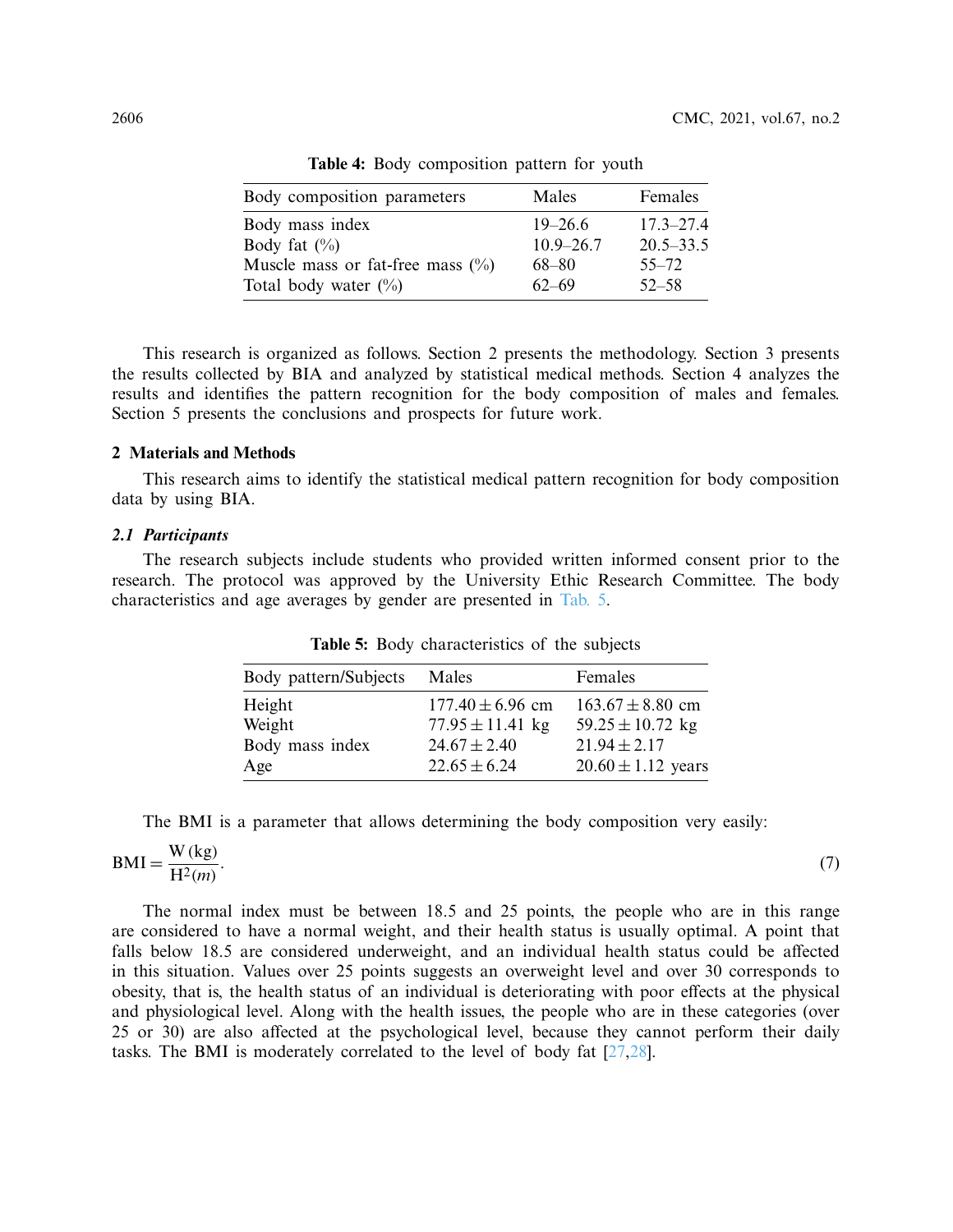# *2.2 Materials*

The subjects followed four hours of physical activities according to their curricula and additional 4 to 8 hours of extracurricular physical activities weekly. The assessments were made throughout the first and in the last week of the research during the same day and at the same hour.

# *2.3 Procedure*

In this research, we used a BIA (Tanita MC-780 MA) to assess body composition with high-frequency current (50 Khz, 90 *µ*A) and eight electrodes that allow the current to flow into the upper and lower limbs (tetrapolar). All subjects in the standard mode were selected. The assessment protocol by BIA is shown in [Fig. 1.](#page-6-0)



**Figure 1:** Assessment protocol using BIS (Tanita MC-780 MA)

<span id="page-6-0"></span>The descriptive statistics, including Pearson correlation and Bland–Altman analysis, were calculated on the basis of the collected data by using IBM SPSS version 26. To achieve statistical significance, the value was set at  $p < 0.05$ .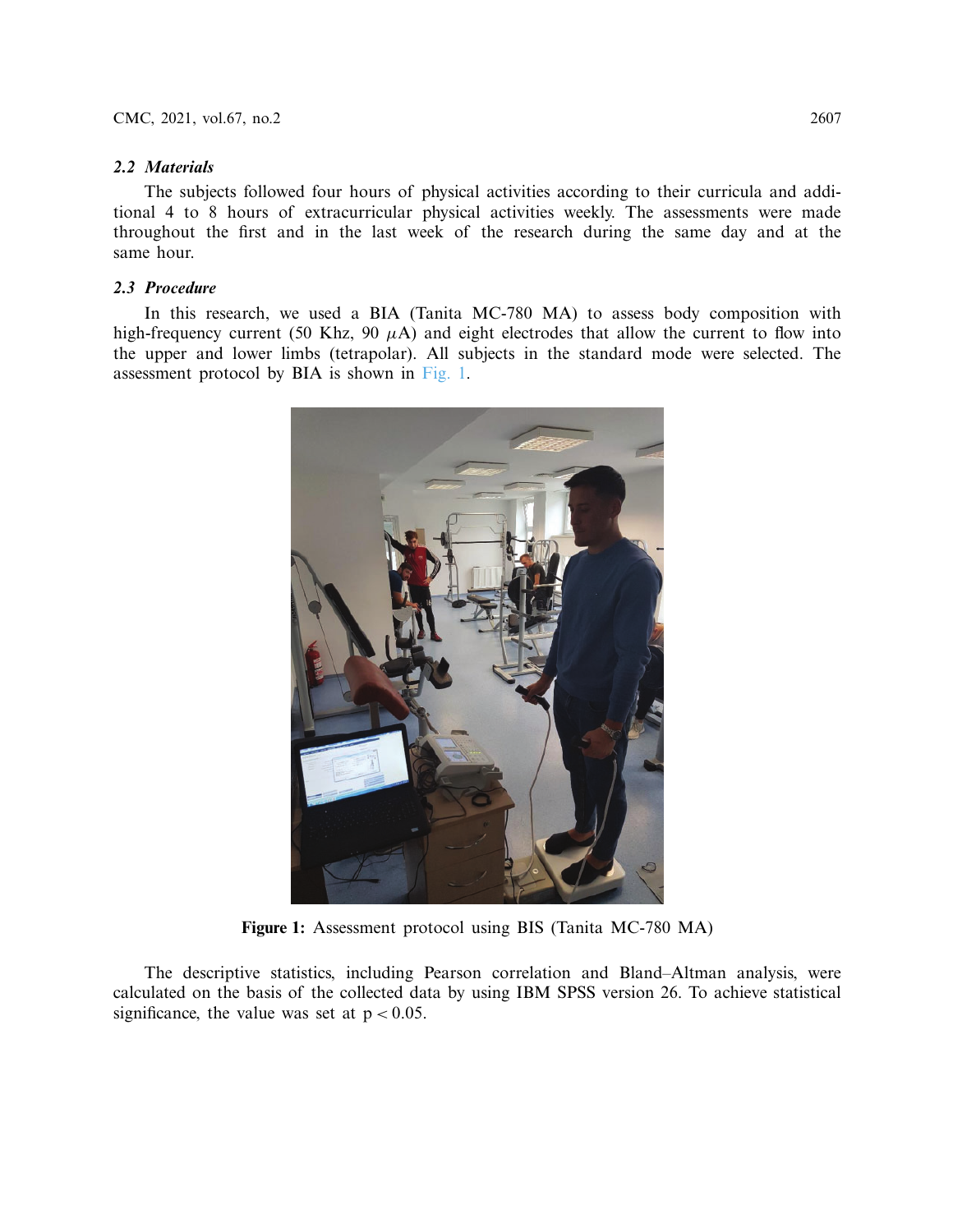Pearson correlation formula was applied to determine the concordance between data sets.

$$
r = \frac{n \sum xy - (\sum x)(\sum y)}{\sqrt{n(\sum x^2) - (\sum x)^2} \sqrt{n(\sum y^2) - (\sum y)^2}}
$$
\n(8)

 $r =$  Pearson r correlation coefficient

 $n =$  number of observations/cases

 $x =$ individual value group 1

 $y =$  individual value group 2.

The value of *r* ranges between  $+1$  and  $-1$ . If the correlation coefficient is  $-1$ , then a strong negative connection exists, and it is a perfect negative connection between the variables. If the correlation coefficient is 0, then there is no connection. If the correlation coefficient is 1, then a strong positive connection exists. A level of confidence of 95% was established by the Bland– Altman analysis, and we obtained a bias and lower and upper limits of agreement (LOA).

# **3 Results**

In our research, data concerning body composition (body fat, visceral fat, BMI, muscle mass, skeletal muscle mass, sarcopenic index, and total body water) were collected. The collected data were analyzed separately for each gender because differences concerning body composition are observed, as shown in [Tabs. 6](#page-7-0) and [7.](#page-8-0)

| Body composition<br>parameters | Pre-test<br>$(X \pm SD)$ | Post-test<br>$(X \pm SD)$ | Correlation |             | Bland Altman confidence<br>95% ( $p < 0.05$ ) |  |  |
|--------------------------------|--------------------------|---------------------------|-------------|-------------|-----------------------------------------------|--|--|
|                                |                          |                           |             | <b>Bias</b> | Limits                                        |  |  |
| Body fat $(\%)$                | $19.99 \pm 3.764$        | $19.57 \pm 3.504$         | 0.976       | $-0.42$     | $-2.06 - 1.22$                                |  |  |
| Visceral fat $(\% )$           | $4.05 \pm 2.373$         | $4.10 \pm 2.292$          | 0.948       | 0.05        | $-1.44 - 1.54$                                |  |  |
| Body mass index                | $24.67 \pm 2.401$        | $25.01 \pm 2.323$         | 0.982       | 0.34        | $0.46 - 1.24$                                 |  |  |
| Muscle mass $(\%$              | $76.02 \pm 3.550$        | $76.57 \pm 3.312$         | 0.952       | 0.55        | $1.09 - 2.69$                                 |  |  |
| Skeletal muscle mass $(\% )$   | $44.61 \pm 4.333$        | $44.70 \pm 3.036$         | 0.890       | 0.09        | $2.14 - 4.28$                                 |  |  |
| Sarcopenic index               | $8.48 \pm 0.817$         | $8.73 \pm 0.734$          | 0.918       | 0.25        | $0.32 - 0.88$                                 |  |  |
| Total body water $(\%)$        | $56.68 \pm 4.450$        | $56.87 \pm 3.428$         | 0.918       | 0.20        | $1.93 - 3.97$                                 |  |  |

<span id="page-7-0"></span>**Table 6:** Statistical analysis for body composition (males)

By applying ANOVA and paired t-test at each gender and for each parameter of the body composition between pre and post-test, the statistical significance of 10 out of 14 indicators were not achieved [\(Tab. 8\)](#page-8-1). These results confirm that BIA is a reliable device in assessing body composition, and its results could be used at the benchmark to determine pattern recognition.

The average values for each body composition parameters did not show any significant differences between pre and post-test at males [\(Fig. 2\)](#page-9-0) and females [\(Fig. 3\)](#page-10-0). These aspects confirm that BIA had an excellent accuracy for assessing body composition.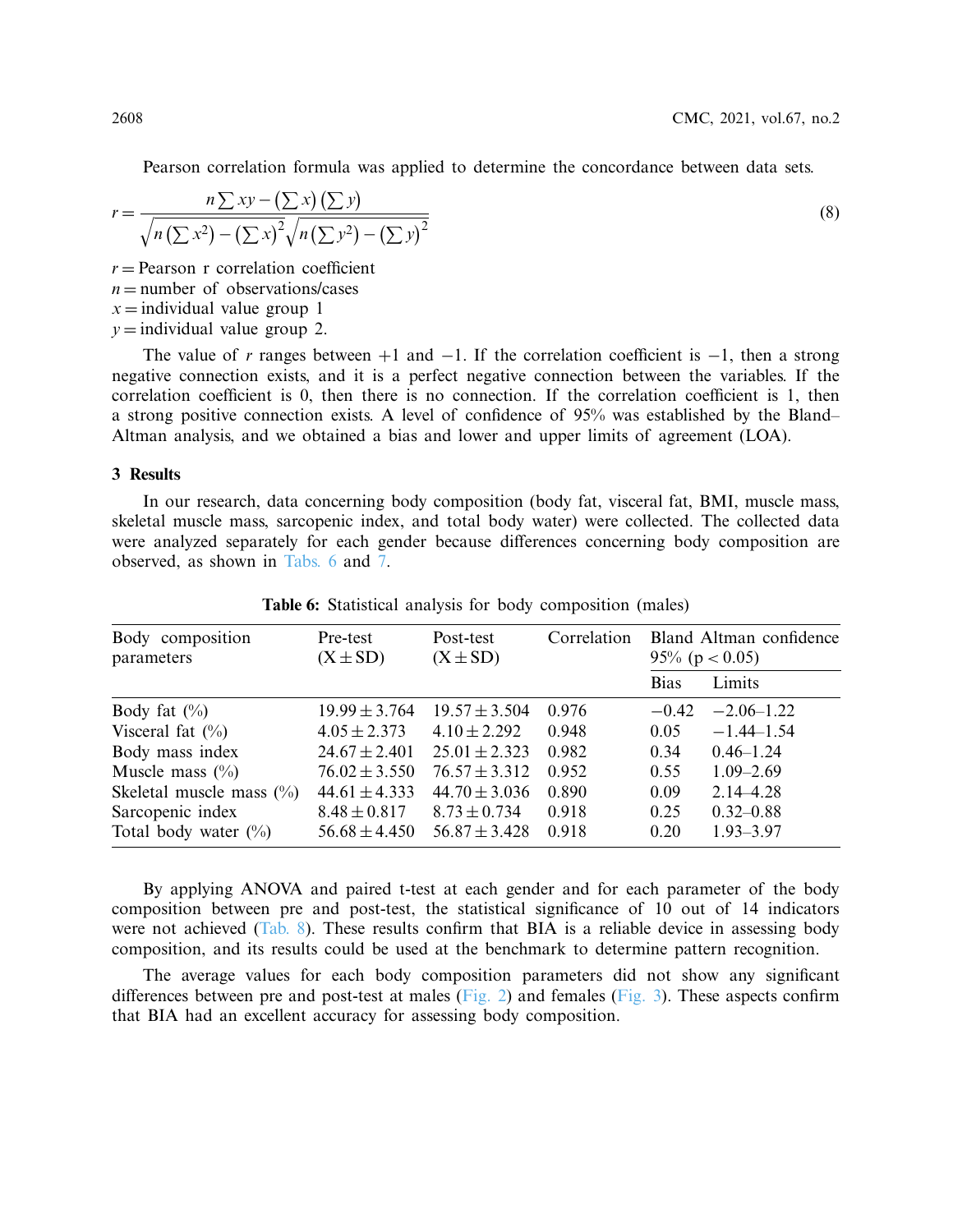| Body composition<br>parameters | Pre-test<br>$(X \pm SD)$ | Post-test<br>$(X \pm SD)$ | Correlation | Bland Altman confidence<br>95% ( $p < 0.05$ ) |                |
|--------------------------------|--------------------------|---------------------------|-------------|-----------------------------------------------|----------------|
|                                |                          |                           |             | <b>Bias</b>                                   | Limits         |
| Body fat $(\% )$               | $23.97 \pm 5.246$        | $23.26 \pm 5.432$         | 0.927       | $-0.71$                                       | $-4.73 - 3.32$ |
| Visceral fat $(\% )$           | $1.40 \pm 0.737$         | $1.33 \pm 0.617$          | 0.942       | $-0.07$                                       | $-0.57-0.44$   |
| Body mass index                | $21.94 \pm 2.168$        | $21.87 \pm 1.984$         | 0.979       | $-0.07$                                       | $-0.98 - 0.84$ |
| Muscle mass $(\%$              | $72.13 \pm 4.950$        | $72.85 \pm 5.175$         | 0.928       | 0.73                                          | $-3.08 - 4.53$ |
| Skeletal muscle mass $(\%$     | $38.36 \pm 6.065$        | $38.41 \pm 6.607$         | 0.976       | 0.05                                          | $-2.86 - 2.97$ |
| Sarcopenic index               | $6.36 \pm 0.506$         | $6.46 \pm 0.341$          | 0.755       | 0.10                                          | $-0.55 - 0.75$ |
| Total body water $(\%)$        | $51.29 \pm 5.541$        | $51.45 \pm 5.790$         | 0.982       | 0.16                                          | $-2.01 - 2.33$ |

<span id="page-8-0"></span>**Table 7:** Statistical analysis for body composition (females)

<span id="page-8-1"></span>**Table 8:** Statistical analysis for body composition (paired t-test, ANOVA)

| Body composition parameters | Males         |           |              |          | Females       |           |              |           |
|-----------------------------|---------------|-----------|--------------|----------|---------------|-----------|--------------|-----------|
|                             | Paired t-test |           | <b>ANOVA</b> |          | Paired t-test |           | <b>ANOVA</b> |           |
|                             |               | $p^*$     | F            | $p^{**}$ | t             | $p^{***}$ | F            | $p^{***}$ |
| Body fat $(\% )$            | 2.24          | ${<}0.05$ | 0.13         | 0.72     | 1.33          | > 0.05    | 0.13         | 0.72      |
| Visceral fat $(\%)$         | $-0.29$       | > 0.05    | 0.01         | 0.95     | 1.00          | > 0.05    | 0.07         | 0.79      |
| Body mass index             | $-3.33$       | ${<}0.05$ | 0.21         | 0.65     | 0.56          | > 0.05    | 0.01         | 0.93      |
| Muscle mass $(\%$           | $-2.25$       | ${<}0.05$ | 0.26         | 0.62     | $-1.45$       | > 0.05    | 0.15         | 0.70      |
| Skeletal muscle mass $(\%$  | $-0.19$       | > 0.05    | 0.01         | 0.94     | $-0.14$       | > 0.05    | 0.01         | 0.98      |
| Sarcopenic index            | $-3.39$       | ${<}0.05$ | 1.00         | 0.32     | $-1.17$       | > 0.05    | 0.39         | 0.54      |
| Total body water $(\%)$     | $-0.45$       | > 0.05    | 0.02         | 0.88     | $-0.56$       | > 0.05    | 0.01         | 0.94      |

Critical value for:  $p^*$ —1.73;  $p^{**}$ —4.10;  $p^{***}$ —1.76;  $p^{***}$ —4.20.

# **4 Discussions**

For Pearson correlation, at males, 6 out of 7 values were over 0.900 and that means a strong positive correlation and for one indicator the value was 0.890. For females, one indicator has a value of 0.755, and the six other indicators have values over 0.900, indicating a strong positive correlation. According to the data collected from BIA (Tanita MC 780 MA) and by applying Bland–Altman analysis [\(Figs. 2](#page-9-0) and [3\)](#page-10-0) and Pearson correlation, we determined the body composition pattern of the subjects involved in our study (males and females) and compared them with our previous studies. The body composition pattern of males is shown in [Tab. 9,](#page-11-0) and the distribution of values is shown in [Fig. 4.](#page-11-1)

The body composition pattern of females is shown in [Tab. 10,](#page-12-0) and the distribution according to Bland Altman analysis is presented in [Fig. 5.](#page-12-1)

For body fat (BF%), at males, there was obtained a value of 0.976 at Pearson correlation, that means a strong positive correlation; at Bland–Altman analysis the bias was −0.42, and the LOA were  $-2.06$  (lower) and  $+1.22$  (upper). For females, a strong positive correlation was also recorded; the bias value was −0.71, and the LOA were −4.73 and +3.32. The visceral fat (VF%) for both genders exhibited a strong positive correlation (males—0.948, females—0.942).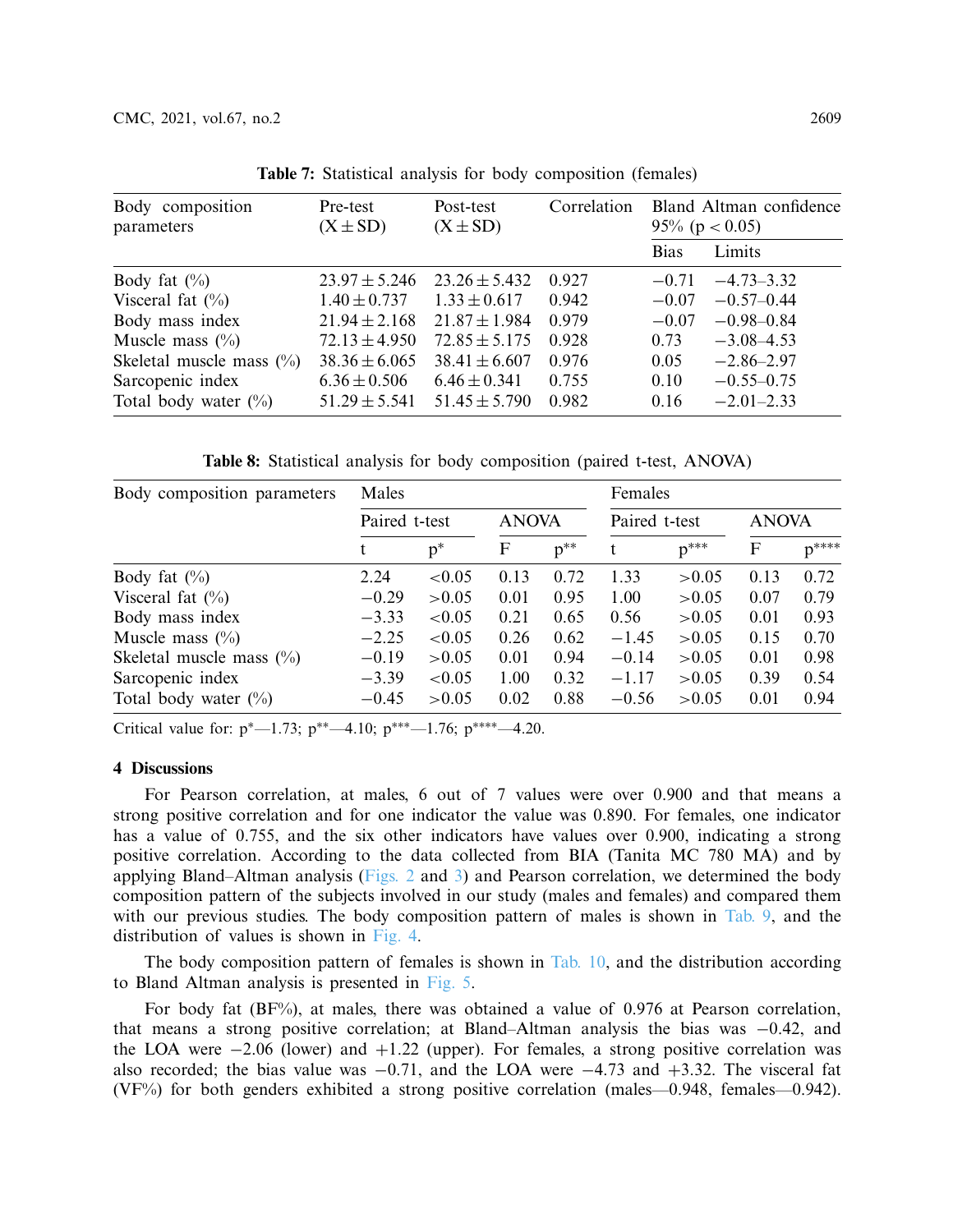The Bland–Altman analysis for males shows that the lower and upper LOA were −1.44 and +1.54, respectively; whereas those for females were  $-0.57$  and  $+0.44$ , respectively  $[17,24,25,29-32]$  $[17,24,25,29-32]$  $[17,24,25,29-32]$  $[17,24,25,29-32]$  $[17,24,25,29-32]$ .



<span id="page-9-0"></span>**Figure 2:** Assessment results using bioelectrical impedance analyzer (males)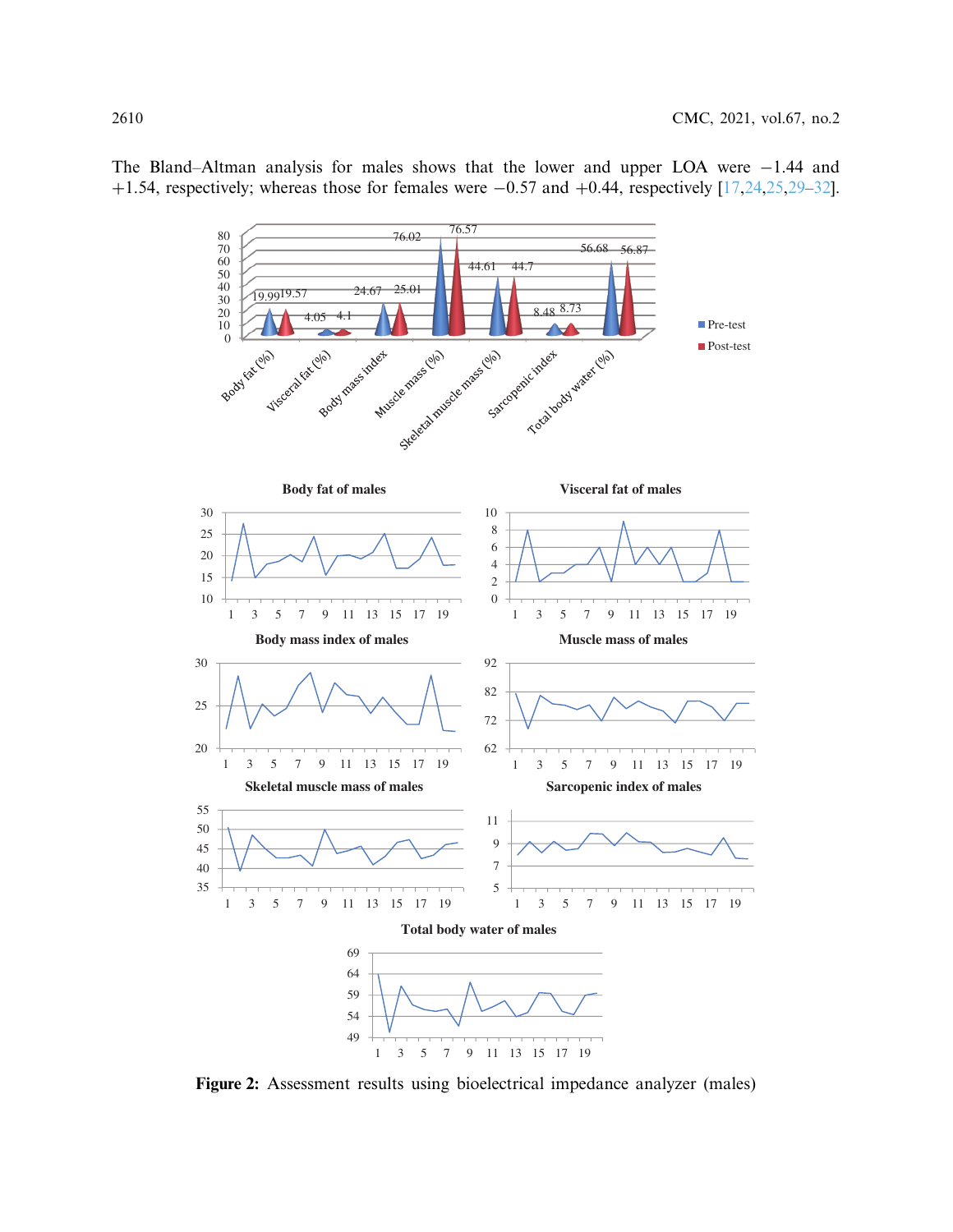

<span id="page-10-0"></span>1 2 3 4 5 6 7 8 9 10 11 12 13 14 15

**Figure 3:** Assessment results using BIA (females)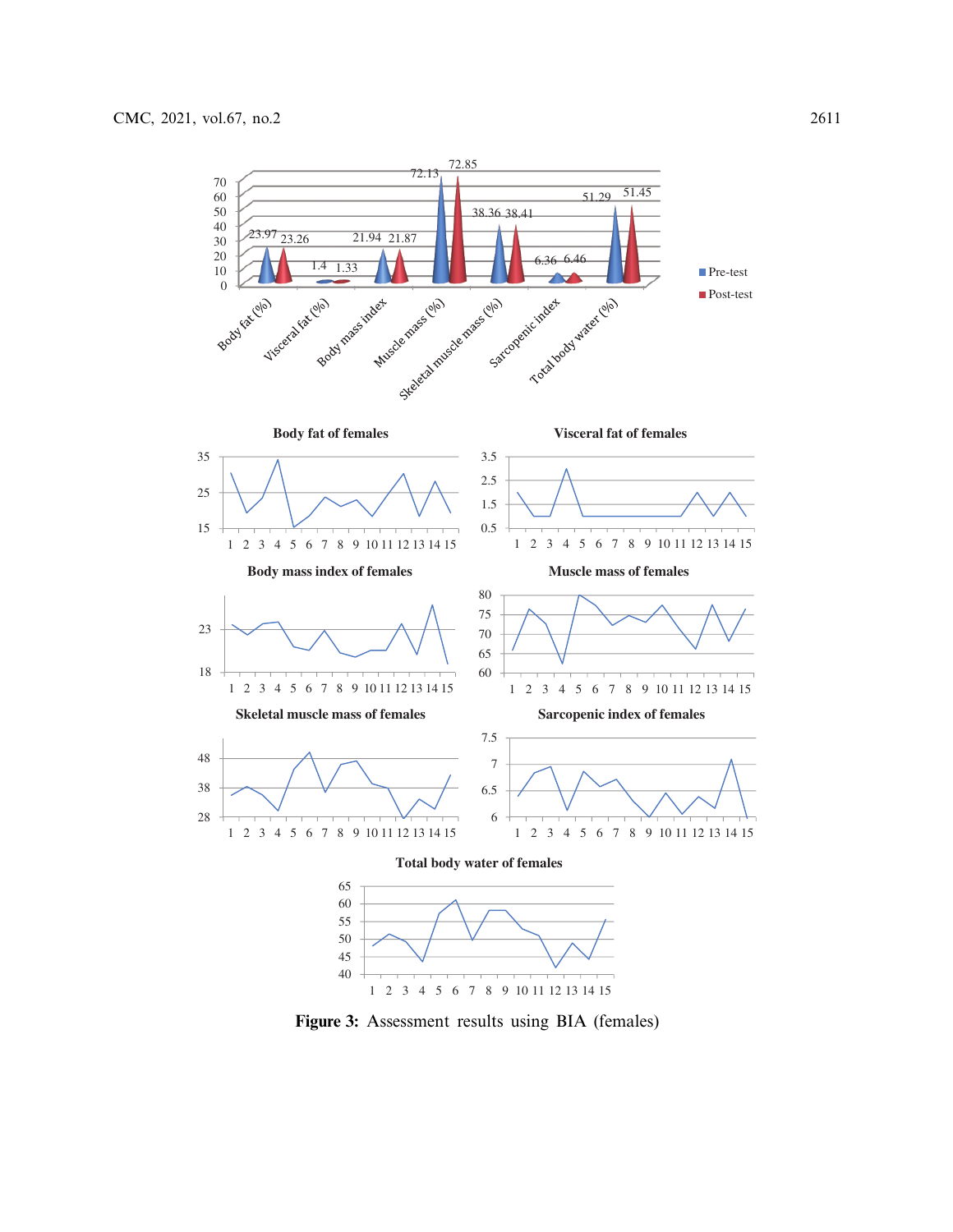| Body composition indicator | Limits of agreement<br>(Bland Altman analysis) |
|----------------------------|------------------------------------------------|
| Body fat $(\%$             | $17.72 - 21$                                   |
| Visceral fat $(\%)$        | $2.63 - 5.61$                                  |
| Body mass index            | 24.38-26.08                                    |
| Muscle mass $(\%$          | 75.21-78.99                                    |
| Skeletal muscle mass $(\%$ | 42.52-48.94                                    |
| Sarcopenic index           | $8.29 - 9.49$                                  |
| Total body water $(\%)$    | 54.85 - 60.75                                  |

<span id="page-11-0"></span>**Table 9:** Male body composition pattern



<span id="page-11-1"></span>**Figure 4:** Bland–Altman plot for male body composition parameters

At BMI, the correlations were strong for both genders. The LOA for males and females at the Bland–Altman analysis was  $+0.46$  and  $+1.24$  and  $-0.98$  and  $+0.84$ , respectively. The upper limit for the BMI of males is 26.08, which indicates a tendency for being overweight; the same situation is also observed in previous studies  $[26,32,33]$  $[26,32,33]$  $[26,32,33]$ . The correlations concerning the muscle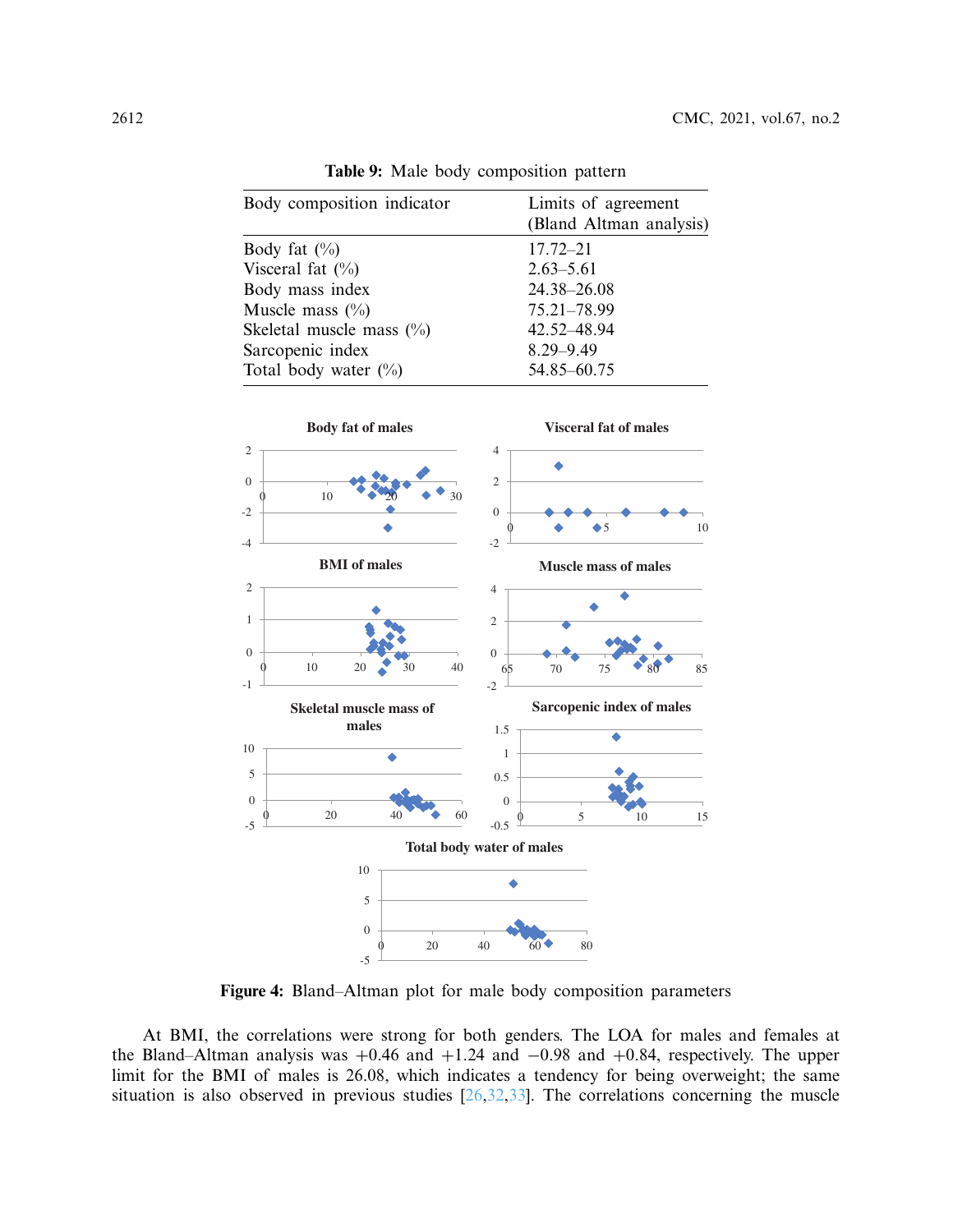mass and skeletal muscle mass for females were strong, and those for the muscle mass and skeletal muscle mass (0.890) of males are strong and moderate to strong, respectively. The LOA for the muscle mass and skeletal muscle mass of females were −3.08 and +4.53 and −2.86 and +2.97, respectively. For males The LOA for the muscle mass and skeletal muscle mass of males were +1.09 and 2.69 and +2.14 and +4.28, respectively  $[16,34,35]$  $[16,34,35]$  $[16,34,35]$  $[16,34,35]$ .

| Body composition indicator  | Limits of agreement after analysis |
|-----------------------------|------------------------------------|
| Body fat $(\%)$             | 18.88-26.93                        |
| Visceral fat $(\%)$         | $0.80 - 1.81$                      |
| Body mass index             | 20.93-22.75                        |
| Muscle mass $(\%$           | 69.41-77.02                        |
| Skeletal muscle mass $(\%)$ | 35.53 - 41.36                      |
| Sarcopenic index            | $5.86 - 7.60$                      |
| Total body water $(\%)$     | $49.36 - 53.70$                    |
|                             |                                    |

<span id="page-12-0"></span>**Table 10:** Female body composition pattern



<span id="page-12-1"></span>**Figure 5:** Bland–Altman plot for female body composition parameters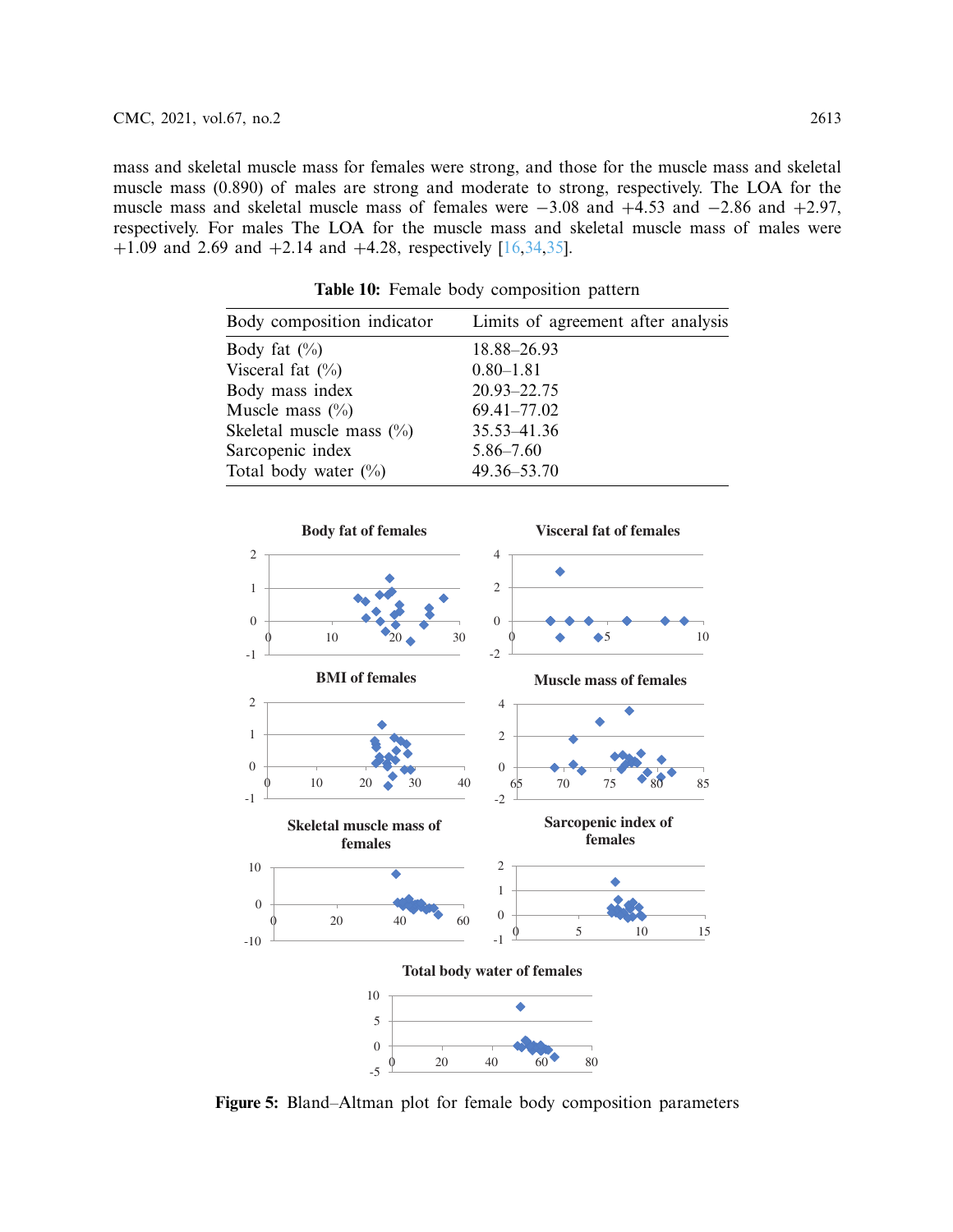At sarcopenic index, the bias for males and females was 0.25 and 0.10, respectively. The LOA for males and females was  $+0.32$  and  $+0.88$  and  $-0.55$  and  $+0.75$ , respectively [\[36](#page-15-13)[–38](#page-16-0)]. For total body water (TBW%), the Pearson correlation was strong for both genders, and the LOA for males and females was  $+1.93$  and  $+3.97$  and  $-2.01$  and 2.34, respectively [\[18](#page-14-10)[,39](#page-16-1)[–41\]](#page-16-2).

This research is subjected to several limitations, including the number of participating subjects, the device settings, and the software algorithms used. The reason is that a wide range of BIA is available on the market, and differences are observed among them.

### **5 Conclusion**

In previous studies, a pattern was identified for the four indicators that concern body composition (e.g., BMI, body fat, muscle mass, and total body water). The novelty of our study is the fact we identified a recognition pattern by using medical statistical methods for a body composition that contains seven indicators (e.g., body fat, visceral fat, BMI, muscle mass, skeletal muscle mass, sarcopenic index, and total body water). To statistically validate the pattern for the body composition obtained in our study for males and females, we used four different statistical methods (e.g., Bland–Altman analysis, paired t-test, ANOVA, and Pearson correlation). The limits of agreement allowed us to establish the margins for every analyzed indicator for each body composition. The statistical methods used confirmed the reliability of the device utilized in the research. Our results are in the margins of previous studies for both genders, except for the total body water (TBW), wherein the data were at a lower limit and below. The youth that possesses the body composition pattern identified in our study could be considered healthy. Every deviation of one or more parameters outside the margins of the pattern for body composition could be associated with health issues and more medical investigations would be needed for diagnosis. BIA is considered a valid and reliable device to assess body composition along with medical statistical methods to identify a pattern for body composition according to the age, gender, and other relevant parameters. Other studies that involve more subjects are needed to determine the pattern of body composition for different ages, weights, and physical activity levels.

**Author Contributions:** All authors contributed to writing, original draft preparation, conceptualization, designing, analysis, investigations, data analysis, review, and editing of the content. All authors read and agreed to the published version of the manuscript.

**Funding Statement:** The authors received no specific funding for this study, and the APC was funded by "Stefan cel Mare" University of Suceava, Romania. The authors gracefully thank "Stefan cel Mare" University of Suceava for providing material and financial support.

**Conflicts of Interest:** The authors declare that they have no conflicts of interest to report regarding the present study.

#### **References**

- <span id="page-13-0"></span>[1] F. Liu, J. Yan, W. Wang, J. Liu and J. Li *et al.,* "Scalable skin lesion multi-classification recognition system," *Computers, Materials & Continua*, vol. 62, no. 2, pp. 801–816, 2020.
- <span id="page-13-1"></span>[2] Y. Chen, X. Qin, L. Zhang and B. Yi, "A novel method of heart failure prediction based on DPCNNXGBOOST model," *Computers, Materials & Continua*, vol. 65, no. 1, pp. 495–510, 2020.
- <span id="page-13-2"></span>[3] J. Wan, T. Chen, B. Chen, Y. Yu and Y. Sheng *et al.,* "A polyp detection method based on Fbnet," *Computers, Materials & Continua*, vol. 63, no. 3, pp. 1263–1272, 2020.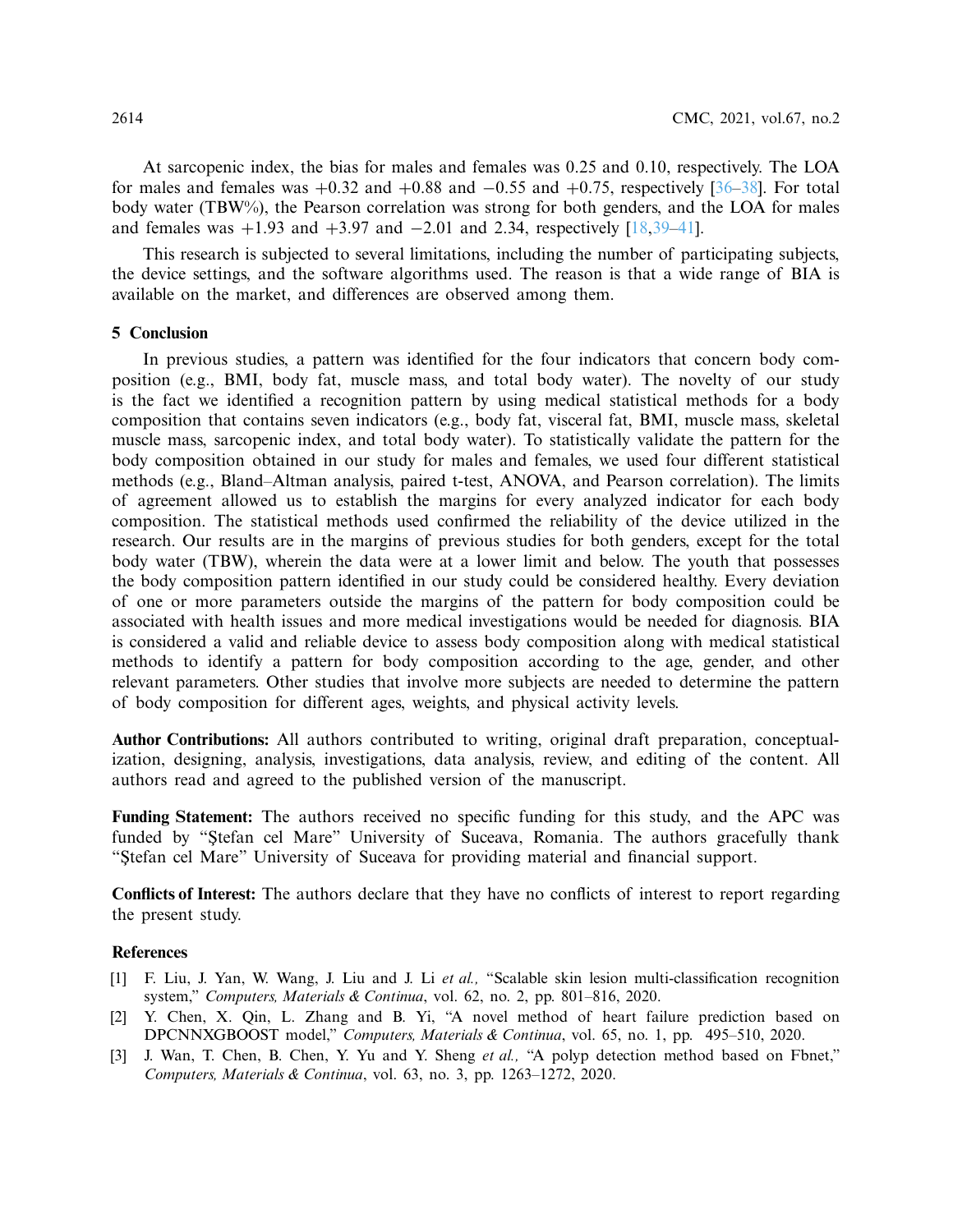- [4] A. Mittal, D. Kumar, M. Mittal, T. Saba and I. Abunadi *et al.,* "Detecting pneumonia using convolutions and dynamic capsule routing for chest X-ray images," *Sensors*, vol. 20, no. 4, pp. 1068, 2020.
- [5] J. Prasanna, M. S. P. Subathra, M. A. Mohammed, S. Maashi Mashael, B. Garcia-Zapirain *et al.,* "Detection of focal and non-focal electroencephalogram signals using fast Walsh-Hadamard transform and artificial neural network," *Sensors*, vol. 20, no. 17, pp. 4952, 2020.
- <span id="page-14-0"></span>[6] M. A. Mohammed, H. K. Abdulkareem, A. S. Mostafa, M. Khanapi Abd Ghani, S. M. Maashi *et al.,* "Voice pathology detection and classification using convolutional neural network model," *Applied Sciences*, vol. 10, no. 11, pp. 3723, 2020.
- <span id="page-14-1"></span>[7] M. A. Mohammed, H. K. Abdulkareem, A. S. Al-Waisy, S. A. Mostafa, S. Al-Fahdawi *et al.,* "Benchmarking methodology for selection of optimal COVID-19 diagnostic model based on entropy and TOPSIS methods," *IEEE Access*, vol. 8, pp. 99115–99131, 2020.
- <span id="page-14-2"></span>[8] B. Zhang, S. Zhou, L. Yang, L. Jianhua and M. Zhong, "Study on multi-label classification of medical dispute documents," *Computers, Materials & Continua*, vol. 65, no. 3, pp. 1975–1986, 2020.
- <span id="page-14-3"></span>[9] K. Mehshan Ahmed, M. A. Khan, F. Ahmed, M. Mittal, L. M. Goyal *et al.,* "Gastrointestinal diseases segmentation and classification based on duo-deep architectures," *Pattern Recognition Letters*, vol. 131, pp. 193–204, 2020.
- <span id="page-14-4"></span>[10] M. Marra, R. Sammarco, De A. Lorenzo, F. Iellamo, M. Siervo *et al.,* "Assessment of body composition in health and disease using bioelectrical impedance analysis (BIA) and dual energy X-ray absorptiometry (DXA): A critical overview," *Contrast Media & Molecular Imaging*, vol. 35, pp. 482– 484, 2019.
- <span id="page-14-13"></span>[11] J. Verney, C. Schwartz, S. Amiche, B. Pereira and D. Thivel, "Comparisons of a multi-frequency bioelectrical impedance analysis to the dual-energy X-ray absorptiometry scan in healthy young adults depending on their physical activity level," *Journal of Human Kinetics*, vol. 47, no. 1, pp. 73–80, 2015.
- <span id="page-14-5"></span>[12] J. G. Wang, Y. Zhang, H. E. Chen, Y. Li, X. G. Cheng *et al.,* "Comparison of two bioelectrical impedance analysis devices with dual energy X-ray absorptiometry and magnetic resonance imaging in the estimation of body composition," *Journal of Strength and Conditioning Research*, vol. 27, no. 1, pp. 236–243, 2013.
- [13] A. Bosy-Westphal, W. Later, B. Hitze, T. Sato, E. Kossel *et al.,* "Accuracy of bioelectrical impedance consumer devices for measurement of body composition in comparison to whole body magnetic resonance imaging and dual X-ray absorptiometry," *Obesity Facts*, vol. 1, no. 6, pp. 319–324, 2008.
- <span id="page-14-6"></span>[14] T. Lemos and D. Gallagher, "Current body composition measurement techniques," *Current Opinion in Endocrinology, Diabetes, and Obesity*, vol. 24, no. 5, pp. 310–314, 2017.
- <span id="page-14-7"></span>[15] G. Sergi, M. De Rui, B. Stubbs, N. Veronese and E. Manzato, "Measurement of lean body mass using bioelectrical impedance analysis: A consideration of the pros and cons," *Aging Clinical and Experimental Research*, vol. 29, no. 4, pp. 591–597, 2017.
- <span id="page-14-8"></span>[16] F. Buckinx, J. Y. Reginster, N. Dardenne, J. L. Croisiser, J. F. Kaux *et al.,* "Concordance between muscle mass assessed by bioelectrical impedance analysis and by dual energy X-ray absorptiometry: A cross-sectional study," *BMC Musculoskeletal Disorders*, vol. 16, no. 1, pp. 60, 2015.
- <span id="page-14-9"></span>[17] P. Kutac and M. Kopecky, "Comparison of body fat using various bioelectrical impedance analyzers in university students," *Acta Gymnica*, vol. 45, no. 40, pp. 177–186, 2015.
- <span id="page-14-10"></span>[18] C. N. Matias, F. A. Noujeimi, L. B. Sardinha, V. H. Teixeira and A. M. Silva, "Total body water and water compartments assessment in athletes: Validity of multi-frequency bioelectrical impedance," *Science & Sports*, vol. 34, no. 6, pp. e307–e313, 2019.
- <span id="page-14-11"></span>[19] K. L. Vasold, A. C. Parks, D. Phelan, M. B. Pontifex and J. M. Pivarnik, "Reliability and validity of commercially available low-cost bioelectrical impedance analysis," *International Journal of Sport Nutrition and Exercise Metabolism*, vol. 29, no. 4, pp. 406–410, 2019.
- <span id="page-14-12"></span>[20] A. P. Isaev, R. V. Khomenko, A. V. Nenasheva, A. V. Shevtsov and A. E. Batueva, "Biomechanical, physiological and age-related features of personification and individualization during quickness and speed-strength qualities enhancement in young weightlifter," *Human Sport Medicine*, vol. 19, no. 3, pp. 28–35, 2019.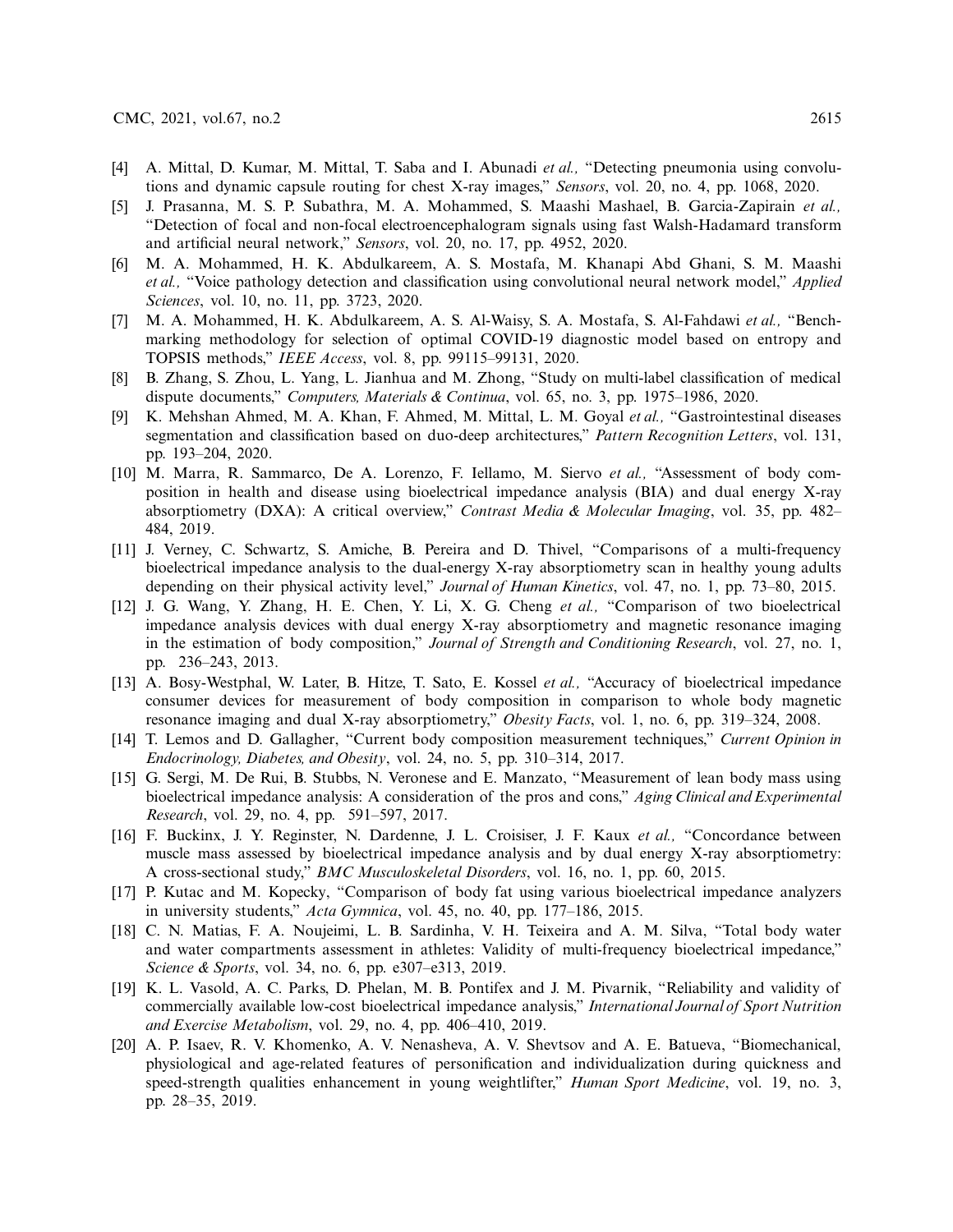- <span id="page-15-0"></span>[21] M. E. Ciplak, S. Eler, M. Joximovic and N. Eler, "The relationship between body composition and physical fitness performance in handball players," *International Journal of Applied Exercise Physiology*, vol. 8, no. 3. 1, pp. 347–353, 2019.
- <span id="page-15-1"></span>[22] D. P. Guedes, J. C. Calabrese and P. M. Pirolli, "Use of different segmental multi-frequency bioelectrical impedance devices for analysis of body composition in young adults: Comparison with bioelectrical spectroscopy," *Nutricion Hospitalaria*, vol. 36, no. 3, pp. 618–625, 2019.
- <span id="page-15-2"></span>[23] N. I. Siddiqui, S. A. Khan, M. Shoeb and S. Bose, "Anthropometric predictors of bio-impedance analysis (BIA) phase angle in healthy adults," *Journal of Clinical and Diagnostic Research: JCDR*, vol. 10, no. 6, pp. CC01–CC4, 2016.
- <span id="page-15-3"></span>[24] C. B. Dixon and J. L. Andreacci, "Effect of mode selection when using contact-electrode bioelectrical impedance analyzers to estimate percent body fat in young adults," *Journal of Sports Medicine and Physical Fitness*, vol. 51, no. 2, pp. 241–248, 2011.
- <span id="page-15-4"></span>[25] S. Demura, S. Sato and T. Kitabayashi, "Estimation accuracy of percent total body fat and percent segmental fat measured by single-frequency bioelectrical impedance analysis with 8 electrodes: The effect of difference in adiposity," *Journal of Sports Medicine and Physical Fitness*, vol. 45, no. 1, pp. 68–76, 2005.
- <span id="page-15-5"></span>[26] A. Cable, D. C. Nieman, M. Austin, E. Hogen and A. C. Utter, "Validity of leg-to-leg bioelectrical impedance measurement in males," *Journal of Sports Medicine and Physical Fitness*, vol. 41, no. 3, pp. 411–414, 2001.
- <span id="page-15-6"></span>[27] D. S. Freedman, M. Horlick and G. S. Berenson, "A comparison of the Slaughter skinfold-thickness equations and BMI in predicting body fatness and cardiovascular disease risk factor levels in children," *American Journal of Clinical Nutrition*, vol. 98, no. 6, pp. 1417–1424, 2013.
- <span id="page-15-7"></span>[28] C. Wohlfahrt-Veje, J. Tinggaard, K. Winther, A. Mouritsen, C. P. Hagen *et al.,* "Body fat throughout childhood in 2647 healthy Danish children: Agreement of BMI, waist circumference, skinfolds with dual X-ray absorptiometry," *European Journal of Clinical Nutrition*, vol. 68, no. 6, pp. 664–670, 2014.
- <span id="page-15-8"></span>[29] J. R. Beam and D. J. Szymanski, "Validity of 2 skinfold calipers in estimating percent body fat of college-aged men and women," *Journal of Strength and Conditioning Research*, vol. 24, no. 12, pp. 3448– 3456, 2010.
- [30] R. Kutlu and F. G. Cihan, "Comparison of the body compositions in obese and nonobese individuals: Can learning body compositions motivate losing weight?," *Nigerian Journal of Clinical Practice*, vol. 20, no. 1, pp. 82–87, 2017.
- [31] M. Velazquez-Alva, M. E. Irigoyen-Camacho, R. Huerta-Huerta and J. Delgadillo-Velazquez, "A comparison of dual energy X-ray absorptiometry and two bioelectrical impedance analyzers to measure body fat percentage and fat-free mass index in a group of Mexican young women," *Nutricion Hospitalaria*, vol. 29, no. 5, pp. 1038–1046, 2014.
- <span id="page-15-9"></span>[32] C. M. Wright, A. Sherriff, S. C. Ward, J. H. McColl, J. J. Reilly *et al.,* "Development of bioelectrical impedance-derived indices of fat and fat-free mass for assessment of nutritional status in childhood," *European Journal of Clinical Nutrition*, vol. 62, no. 2, pp. 210–217, 2008.
- <span id="page-15-10"></span>[33] M. Franco-Villoria, C. M. Wright, J. H. McColl, A. Sherriff, M. S. Pearce *et al.,* "Assessment of adult body composition using bioelectrical impedance: Comparison of researcher calculated to machine outputted values," *BMJ Open*, vol. 6, no. 1, pp. e008922, 2016.
- <span id="page-15-11"></span>[34] O. Alizadehkhaiyat, D. H. Hawkes, G. J. Kemp, A. Howard and S. P. Frostick, "Muscle strength and its relationship with skeletal muscle mass indices as determined by segmental bio-impedance analysis," *European Journal Of Applied Physiology*, vol. 114, no. 1, pp. 177–185, 2014.
- <span id="page-15-12"></span>[35] M. A. Bredella, "Sex differences in body composition," *Advances in Experimental Medicine and Biology*, vol. 1043, pp. 9–27, 2017.
- <span id="page-15-13"></span>[36] S. A. Alkahtani, "A cross-sectional study on sarcopenia using different methods: Reference values for healthy Saudi young men," *BMC Musculoskeletal Disorders*, vol. 18, no. 1, pp. 119, 2017.
- [37] M. Correa-Rodríguez, J. Schmidt-Rio Valle, Á.M. de la Fuente-Vílchez and B. Rueda-Medina, "Analysis of lifestyle and bone mineralization in a population of Spanish young adults," *Colombia Medica (Cali, Colombia)*, vol. 49, no. 3, pp. 213–218, 2018.